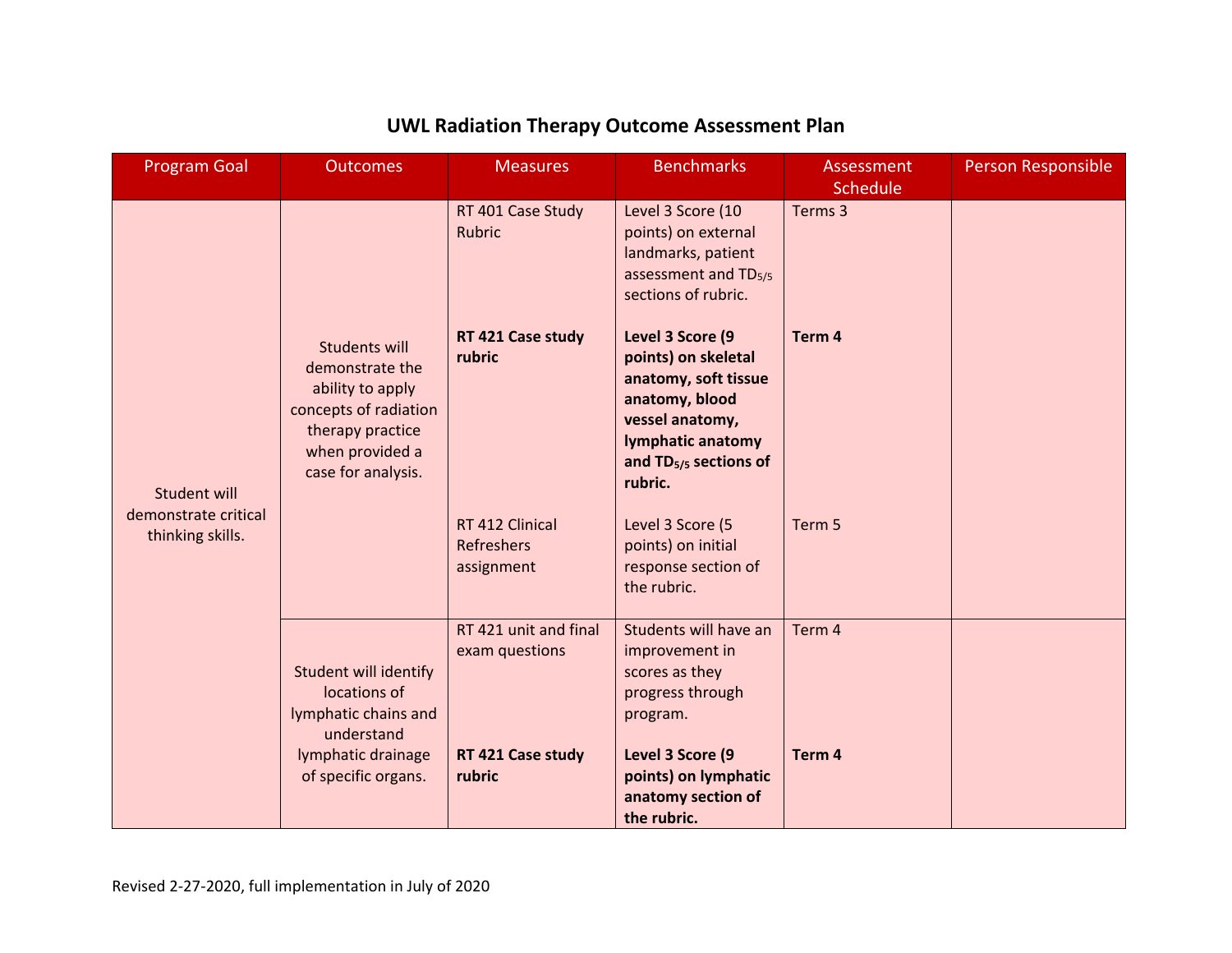|                                           |                                                                                                    | RT 481 quizzes and           | Students will get 85%     | Term 6            |  |
|-------------------------------------------|----------------------------------------------------------------------------------------------------|------------------------------|---------------------------|-------------------|--|
|                                           |                                                                                                    | mock board review            | of questions correct.     |                   |  |
|                                           |                                                                                                    | questions                    |                           |                   |  |
|                                           | Students will show<br>the ability to manage<br>stress                                              | Professional                 | Items on professional     | All terms         |  |
|                                           |                                                                                                    | development plans            | development plan          |                   |  |
|                                           |                                                                                                    |                              | related to stress will    |                   |  |
| Students will develop                     |                                                                                                    |                              | be met.                   |                   |  |
| and exhibit                               |                                                                                                    | Professional                 | All items will be met     | All terms         |  |
| professional                              |                                                                                                    | development plans            | on the professional       |                   |  |
| behaviors.                                | Students will conduct                                                                              |                              | development plan          |                   |  |
|                                           | themselves in a<br>professional manner                                                             | <b>Affective evaluations</b> | and professional          | Terms 3-6         |  |
|                                           |                                                                                                    |                              | behaviors section of      |                   |  |
|                                           |                                                                                                    |                              | affective evaluation.     |                   |  |
|                                           |                                                                                                    | RT 390 unit and final        | Students will get 85%     | Term 2            |  |
|                                           |                                                                                                    | exam questions               | of questions correct.     |                   |  |
|                                           |                                                                                                    |                              |                           |                   |  |
|                                           | Student will<br>demonstrate<br>understanding of<br>image guided<br>radiation therapy<br>treatment. | RT 401 IGRT unit             | <b>Students will get</b>  | Term <sub>3</sub> |  |
|                                           |                                                                                                    | exam & final exam            | 85% of questions          |                   |  |
|                                           |                                                                                                    | questions                    | correct.                  |                   |  |
|                                           |                                                                                                    |                              |                           |                   |  |
|                                           |                                                                                                    | RT 473 & 474 comp            | <b>Students meet</b>      | Terms 5-6         |  |
|                                           |                                                                                                    | forms-imaging                | competency                |                   |  |
| Students will be<br>clinically competent. |                                                                                                    | equipment section            | requirements of           |                   |  |
|                                           |                                                                                                    |                              | images equipment          |                   |  |
|                                           |                                                                                                    |                              | section of the clinical   |                   |  |
|                                           |                                                                                                    |                              | competency form.          |                   |  |
|                                           |                                                                                                    |                              |                           |                   |  |
|                                           |                                                                                                    | <b>Affective evaluations</b> | <b>Students will meet</b> | Terms 5-6         |  |
|                                           |                                                                                                    | in RT 473& 474-              | the expectations of       |                   |  |
|                                           |                                                                                                    | accuracy section; #6         | the accuracy section      |                   |  |
|                                           |                                                                                                    |                              | #5.                       |                   |  |
|                                           |                                                                                                    |                              |                           |                   |  |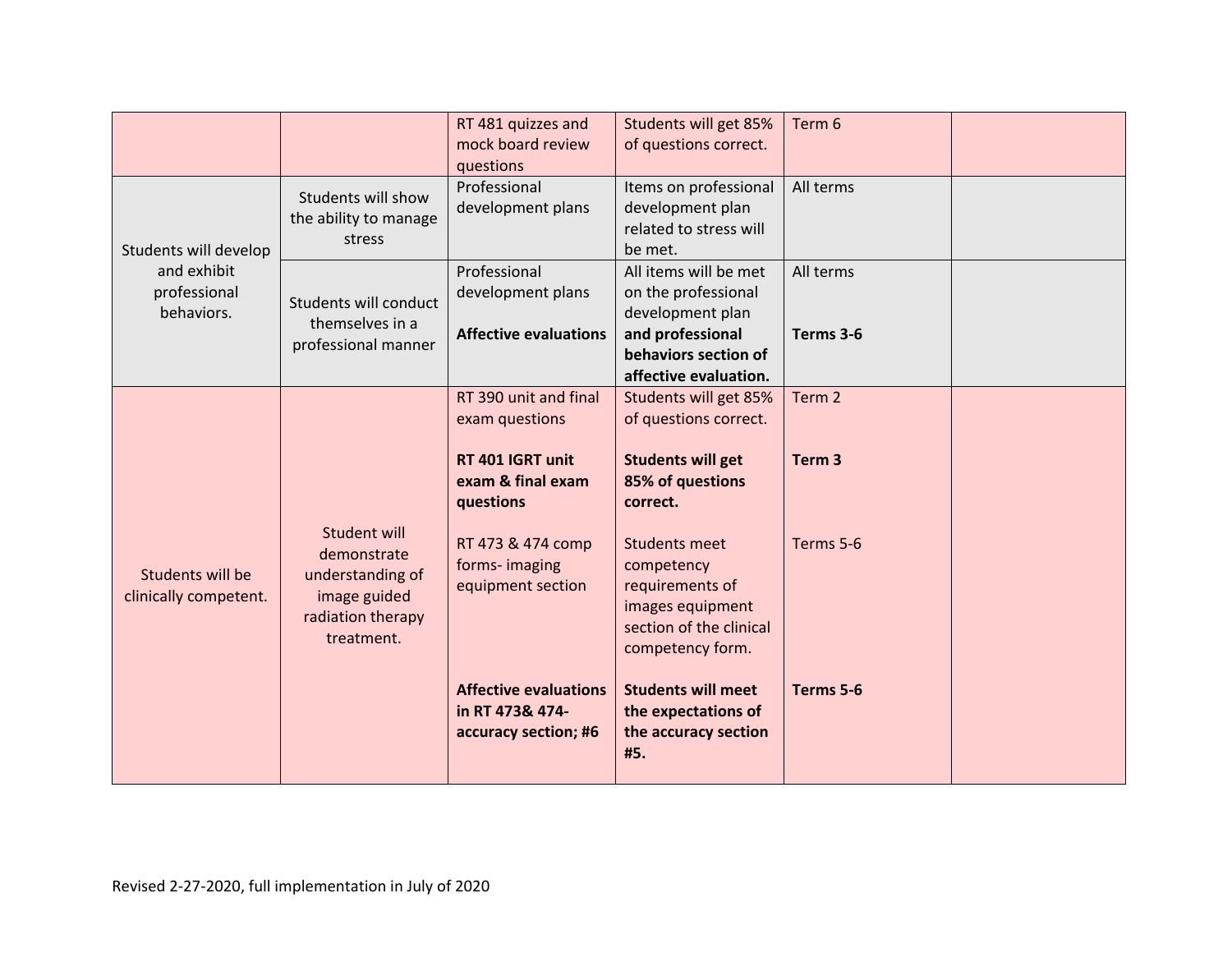|                                                                    | <b>Students will</b><br>demonstrate clinical<br>competency by<br>interpreting data to<br>accurately deliver<br>radiation therapy<br>treatments. | <b>Clinical competency</b><br>forms<br><b>Affective</b><br>evaluations-<br>accuracy and<br>application of<br>knowledge sections                                                                    | All items in main<br>section of<br>competency form<br><b>Students will meet</b><br>the expectations of<br>all items of both<br>sections                                                          | Terms 4-6<br>Terms 4-6                |  |
|--------------------------------------------------------------------|-------------------------------------------------------------------------------------------------------------------------------------------------|----------------------------------------------------------------------------------------------------------------------------------------------------------------------------------------------------|--------------------------------------------------------------------------------------------------------------------------------------------------------------------------------------------------|---------------------------------------|--|
| Students will<br>demonstrate<br>effective<br>communication skills. | Students will<br>progress in writing<br>proficiency through<br>the program                                                                      | RT 325 research<br>proposal rubric<br>RT 370 midterm or<br>final essay rubric<br>RT 411 research<br>paper rubric<br>RT 412 capstone<br>paper rubric<br><b>AMA Worksheets in</b><br>RT 325 & RT 411 | A score of 3 or better<br>in paragraph<br>mechanics,<br>organization,<br>transitions, grammar<br>and writing<br>mechanics, and AMA<br>sections of writing<br>rubric<br>Score of 85% or<br>better | Terms 1, 2, 4, 5<br><b>Terms 1, 4</b> |  |
|                                                                    | Students will<br>improve in oral<br>presentation skills<br>through the program.                                                                 | RT 310 Cancer<br>Presentation<br>RT 350 Sterilization<br>and Book Club<br><b>Fall Day Presentation</b><br>on Special<br>Procedures                                                                 | Students average a<br>score of 8 or better in<br>all sections of<br>program oral<br>presentation rubric.<br>(fill out one for each<br>student)                                                   | Terms 1, 2, 4, 5                      |  |